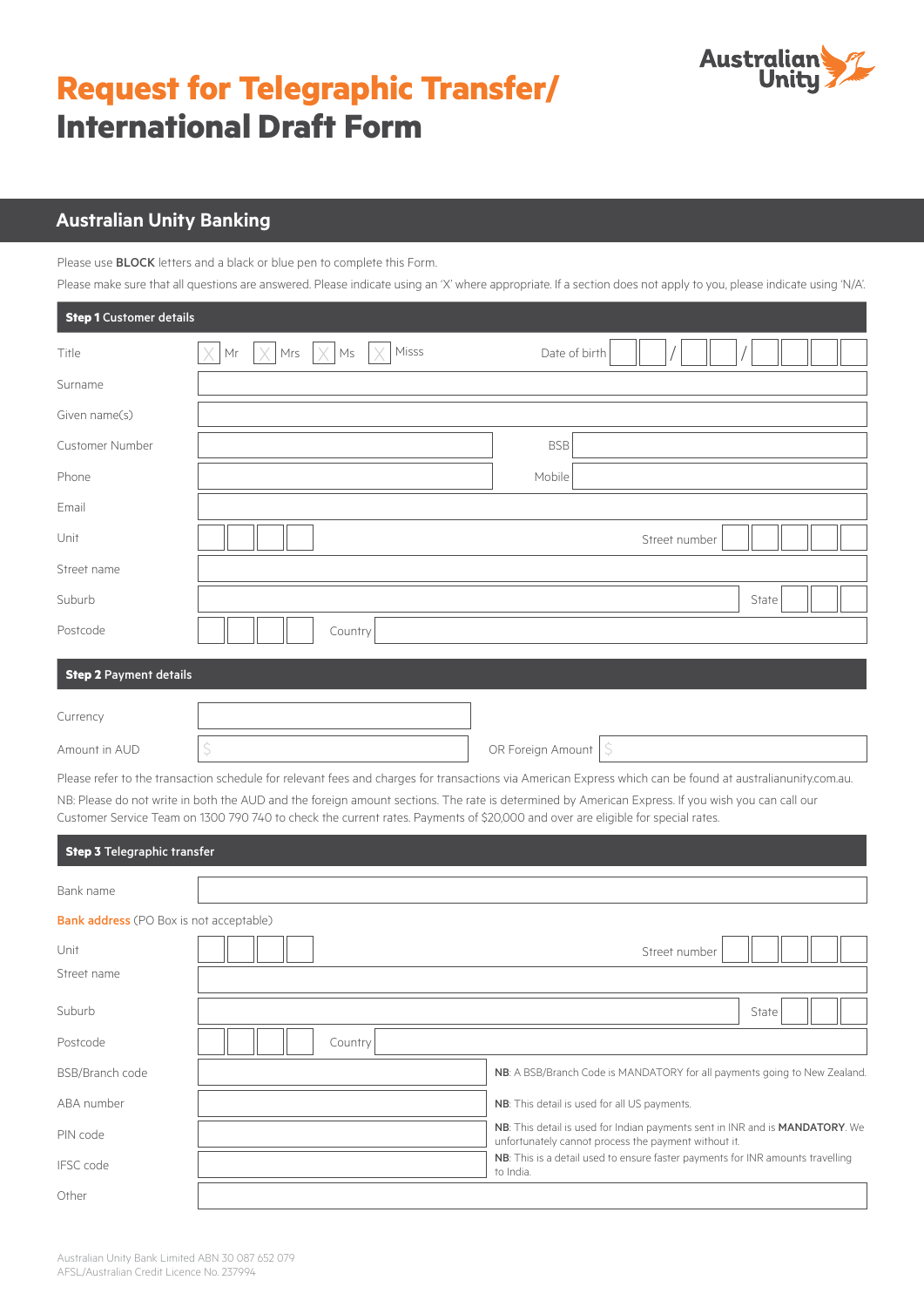#### Beneficiary details

| Beneficiary account<br>number / IBAN |         | NB: An IBAN is MANDATORY for all UK, Republic of Ireland and European<br>payments. We will be unable to process your payment without it. |
|--------------------------------------|---------|------------------------------------------------------------------------------------------------------------------------------------------|
| Beneficiary<br>account name          |         |                                                                                                                                          |
| SWIFT/BIC Code                       |         |                                                                                                                                          |
| Unit                                 |         | Street number                                                                                                                            |
| Street name                          |         |                                                                                                                                          |
| Suburb                               |         | State                                                                                                                                    |
| Postcode                             | Country |                                                                                                                                          |

If you are remitting funds in AUD, you must provide the details of the Australian Intermediary Bank below. We unfortunately cannot process the payment without it.

| Bank name                                      |         |               |       |  |
|------------------------------------------------|---------|---------------|-------|--|
| <b>Bank address</b> (PO Box is not acceptable) |         |               |       |  |
| Unit                                           |         | Street number |       |  |
| Street name                                    |         |               |       |  |
| Suburb                                         |         |               | State |  |
| Postcode                                       | Country |               |       |  |
| Bank SWIFT code                                |         |               |       |  |

Please Note: The overseas correspondent banks may charge a handling fee on telegraphic transfers.

| <b>Step 4 International draft</b>                    |         |               |  |
|------------------------------------------------------|---------|---------------|--|
| Payee name in full                                   |         |               |  |
| Country                                              |         |               |  |
| Payee address (if applicable)<br>Unit<br>Street name |         | Street number |  |
| Suburb                                               |         | State         |  |
| Postcode                                             | Country |               |  |
| Collection method: Mail (Australia only)             |         |               |  |

Collection method: Mail (Australia only)